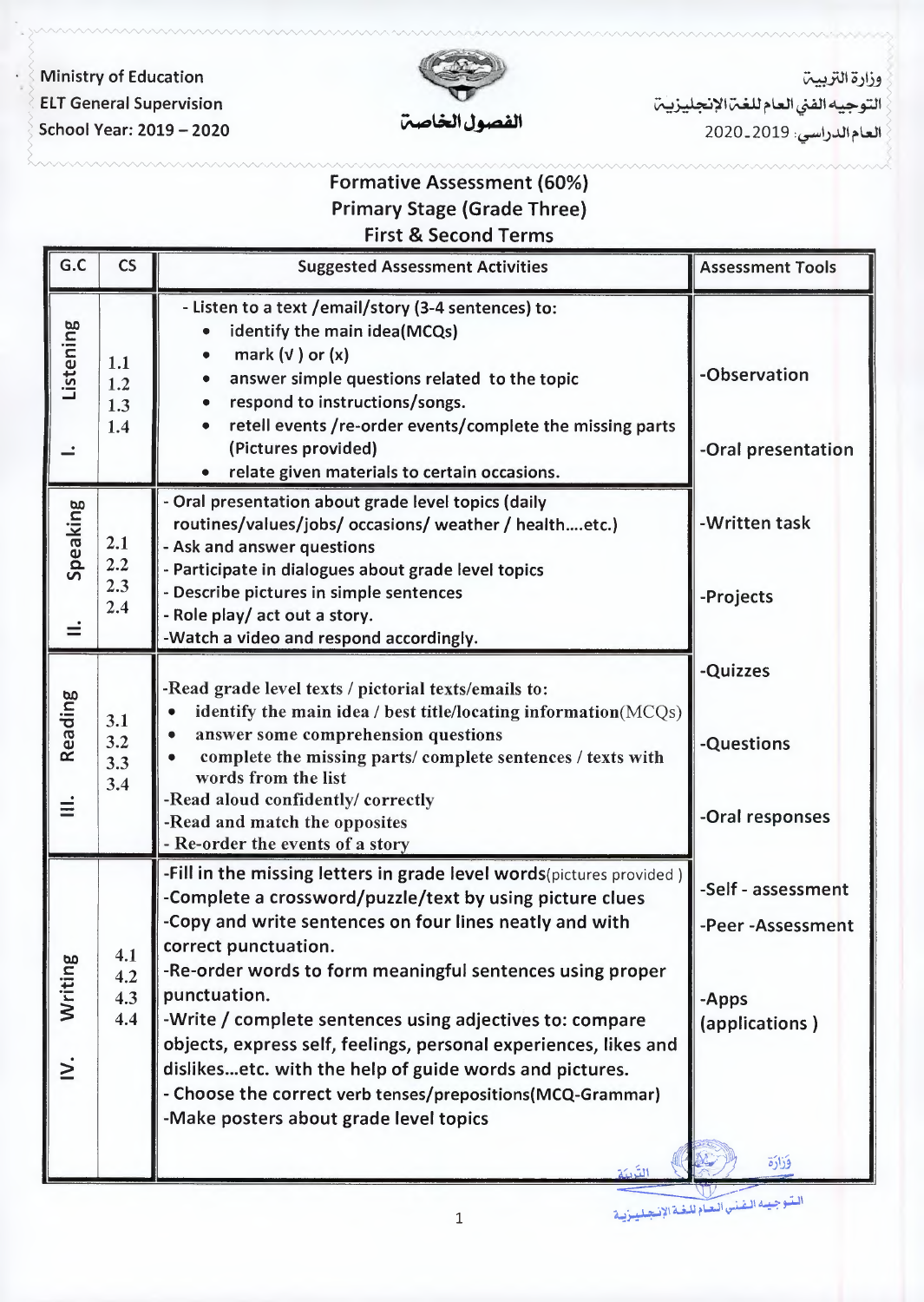> **· Ministry of Education ELT General Supervision School Year: 2019 - 2020** 



**وزارة التربيت** ا وزارة التربيـــة<br>الـتوجيــه الفــي ا<mark>لـعـام للـغــة الإنجليـزيــة</mark> |<br>| وزارة التربيـــة<br>| التوجيـه الفني العام للغـة الإنجليزيـ<br>| العادال باسب 2019 ـــ 2020 العام الدراسي: 2019 ـ 2020

**Formative Assessment - Primary Stage - Grade Three** &\,j --------------------------------------------------------------------------------------------- -

### NB:

- Each curriculum standard to be assessed at least twice each term.
- Varied assessment tools to be used for assessing the achievement of the curriculum standard.
- A spelling worksheet to be given weekly.
- Projects should be done in the classroom.
- All tasks, worksheets and quizzes to be kept in the student' portfolio.



**ELT General Supervisor Suzan AI-Bashiti Suzan AL-Bashiti**  T General Supervisor<br>Suzan Al-Bashiti<br>Suzan AL-Bashiti<br>ELT Supervisor General<br>MAI Rashul ELT General Supervisor<br>Suzan AL-Bashiti<br>Suzan AL-Bashiti<br>ELT Supervisor General<br>Suyan Al Rashiti<br>28 - 8 - 2019 *v'* **28' -8'-fO iq**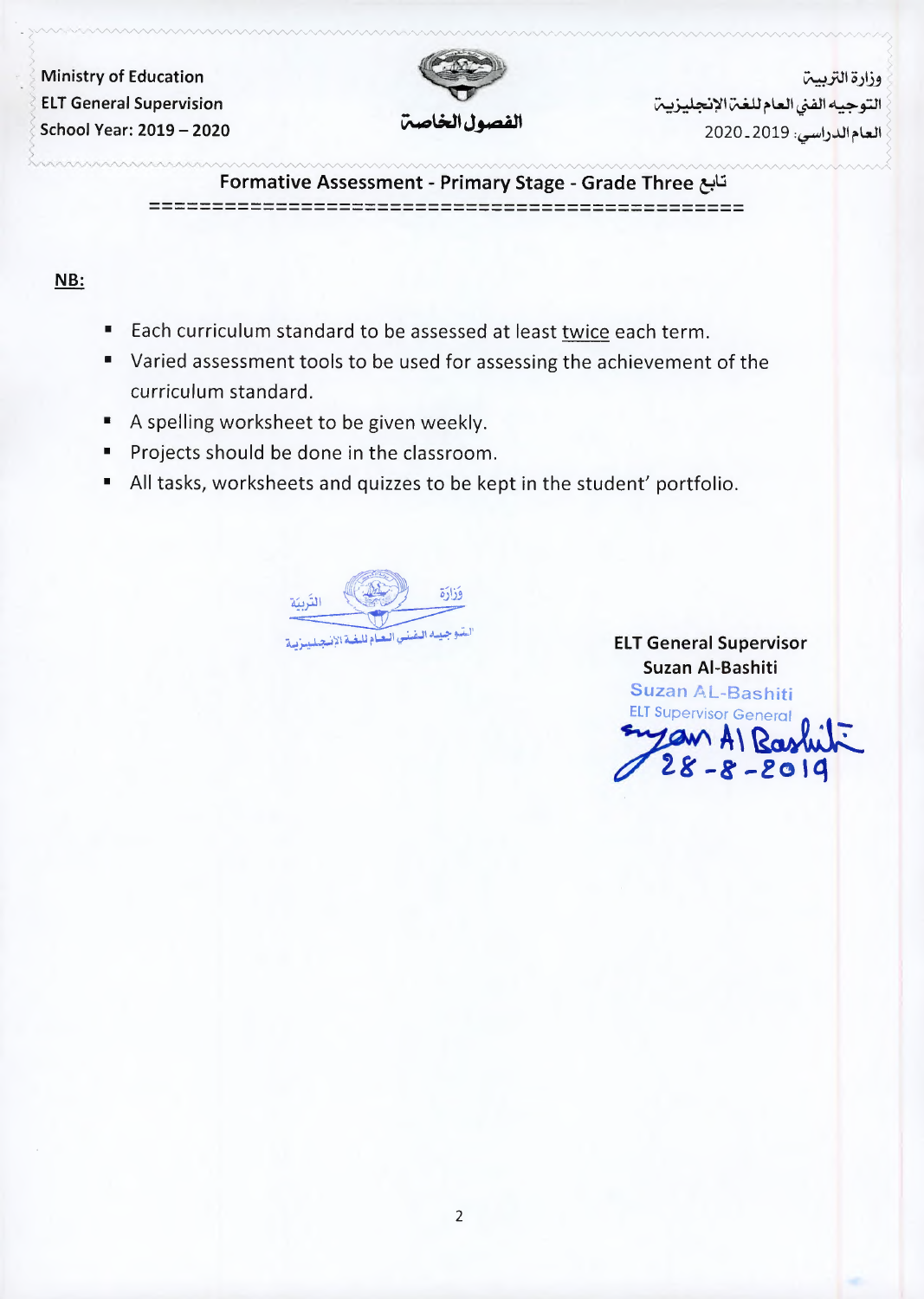Ministry of Education **ELT General Supervision** School Year: 2019 - 2020



وزارة التربيت التوجيه الفني العام للغ**ن الإنجليزين** العام الدراسي: 2020\_2020

# Summative Assessment (40%) Primary Stage (Grade Three) First & Second Terms

# Time: 15 minutes for each skill in two different periods

| G.C     | $\mathbf{C}\mathbf{S}$   | <b>Types of questions</b>                                                                                                                                            | <b>Item</b>    | Mark           | <b>Total</b>            |
|---------|--------------------------|----------------------------------------------------------------------------------------------------------------------------------------------------------------------|----------------|----------------|-------------------------|
| Reading | 3.1<br>3.2<br>3.3<br>3.4 | A) Vocabulary<br>- Multiple choice question (a, b & c)<br>B) Pictorial Reading Comprehension (A short unseen text                                                    | 4              | $\mathbf 1$    | 4                       |
|         |                          | /email/story/dialogueetc. of (25-30) words, with a clear and<br>an indicative picture)<br>- Multiple choice question $(a, b & c)$ (one to be related to the picture) | 3              | $\overline{2}$ | 6                       |
|         |                          | Total                                                                                                                                                                | $\overline{7}$ |                | 10                      |
| Writing | 4.1<br>4.2<br>4.3<br>4.4 | A) Grammar<br>- Multiple choice question (a, b & c)                                                                                                                  | 3              | $\mathbf{1}$   | $\overline{\mathbf{3}}$ |
|         |                          | B) Re-order words to form meaningful sentences.                                                                                                                      | $\overline{2}$ | $\overline{2}$ | 4                       |
|         |                          | C) Write the missing letters in words.<br>(pictures provided)                                                                                                        | 3              | $\mathbf{1}$   | 3                       |
|         |                          | <b>Total</b>                                                                                                                                                         | 8              |                | 10                      |
|         |                          | وزارة<br><b>Total</b>                                                                                                                                                | 15             |                | 20                      |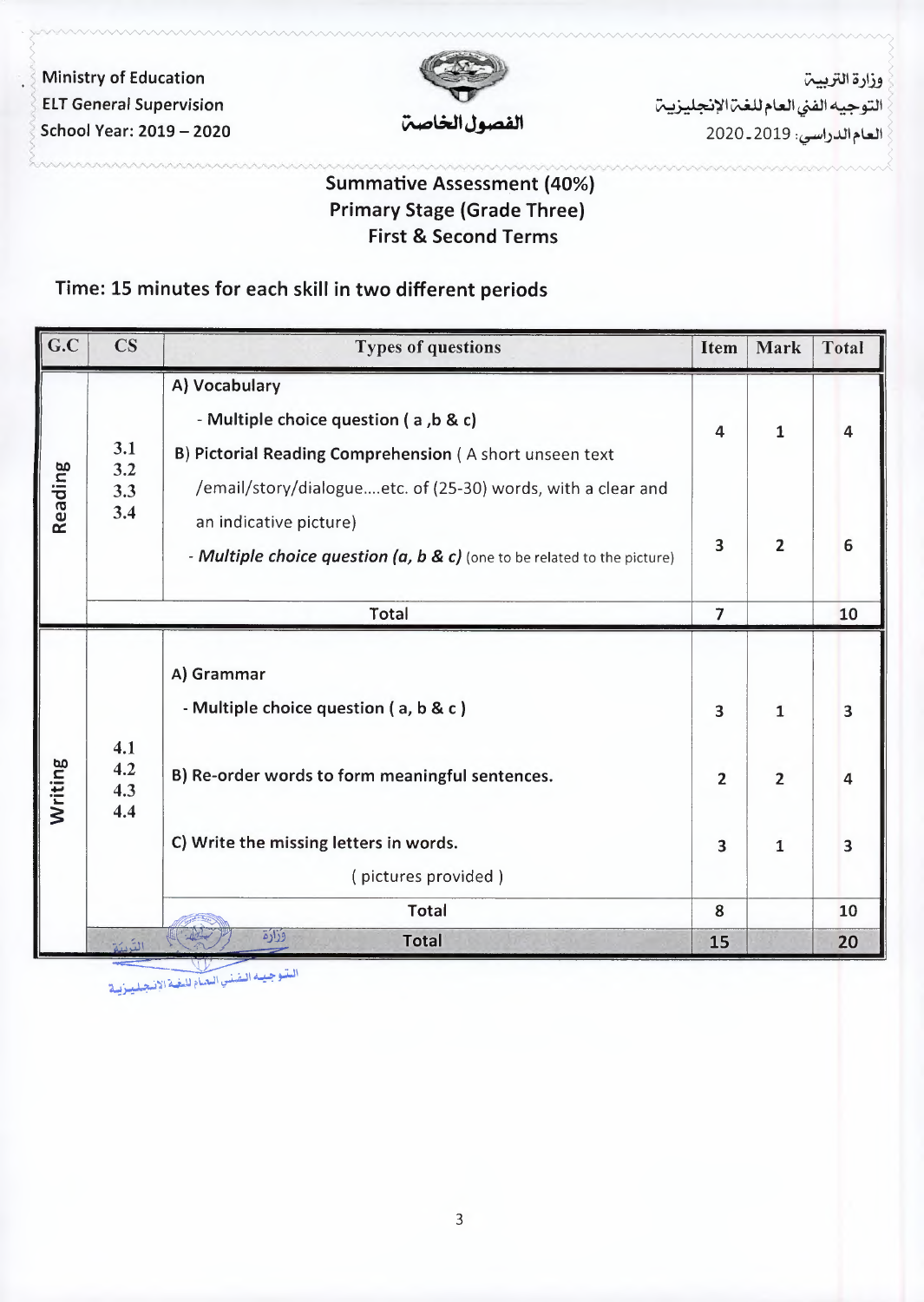$\cdot$   $\cdot$   $\geq$  Ministry of Education **ELT General Supervision School Year: 2019 - 2020** 



وزارة التربيت التوجيه الفنى العام للغت الإنجليزيين العام الدراسي: 2020\_2020

### **Summative Assessment - Primary Stage - Grade Three** &l:i

--------------------------------------------------------------------------------- -

### **NB:**

, *yww*.

- Each term includes two learning units.
	- $\checkmark$  The first learning unit in each term includes one unit as stated in the distribution of the syllabus.
	- $\checkmark$  The second learning unit in each term includes two text book units as stated in the distribution of the syllabus.
- All types of questions should be tackled.
- The written assessment to be given by the end of each learning unit.
- A spelling list of 6 words to be given before the written assessment.

فزادة التوجيده المفني العبام للغدالاذ

## **ELT General Supervisor Suzan AI-Bashiti**

**Suzan** AL-Bashiti ELT Supervisor General<sub>()</sub> •<del>r-</del> \$. *<sup>r</sup>***tB** *p* uzan Al-Bashiti<br>uzan AL-Bash<br>I Supervisor Gene<br>**uy avn A | R** or Gen<br>**A | B Bashut** ervisor<br>niti<br>**Bashifi**<br>**Bashifi**<br>**- 2019**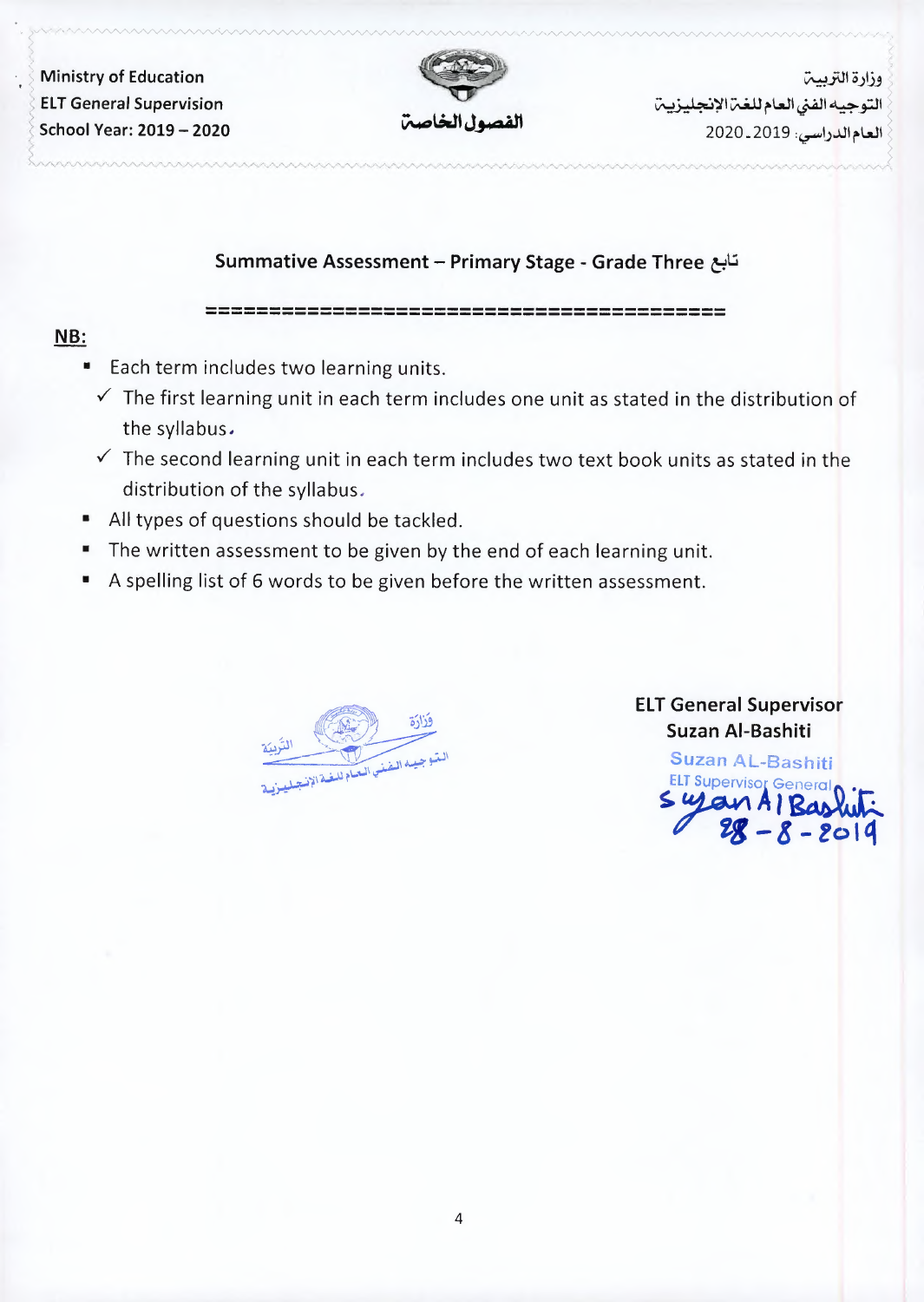i'v'VVVVVVVVV'vA-AA-WvVVAvA/VVV'v'V'VVVVV'v"V'vWV'vA~A-AA,WV'yA~~./V'v'v'v"V'./V'-/'-/'vA/'./V'./'~~./'v'vAvA·/·,~ مسمد المسلمين بين المسلمين بين المسلمين بين المسلمين بين المسلمين بين المسلمين بين المسلمين بين المسلمين بين ا<br>كا<mark>لتوجيه الفني العام للغترالإنجليزيت</mark> بين المسلم المسلم المسلم المسلمين : 2010 - 110 ELT General Supervision<br>



~ School Year: 2019-2020 **~~Jj,iQa,11** 2020 -2019 **:~!)~~WI ~**  يست بالمستخدمة المستخدمة المستخدمة المستخدمة المستخدمة المستخدمة المستخدمة المستخدمة المستخدمة المستخدمة المست<br>التوجيه الفني العام للغن الإنجليزين المستخدمة الإنجليزين المستخدمة المستخدمة المستخدمة المستخدمة المستخدمة الم

# Formative Assessment (60%) Primary Stage (Grade Four) First &Second Terms

| N <sub>0</sub> | GC               | <b>CS</b>                | <b>Suggested Activities</b>                                                                                                                                                                                                                                                                                                                                                                                                               | <b>Assessment Tools</b>                                                                             |
|----------------|------------------|--------------------------|-------------------------------------------------------------------------------------------------------------------------------------------------------------------------------------------------------------------------------------------------------------------------------------------------------------------------------------------------------------------------------------------------------------------------------------------|-----------------------------------------------------------------------------------------------------|
|                | <b>LISTENING</b> | 1.1<br>1.2<br>1.3<br>1.4 | • Listen to: a story/ text/ dialogue/song/rhyme (5-6 sentences ) to:<br>mark ( $\sqrt{ }$ ) or (X) answer questions/complete diagram / journal<br>/ fact file / reorder / retell events etc.<br>Listen to a text to identify:<br>the main idea / best title / facts (MCQs)<br>Listen to instructions given by teachers / peers and respond<br>accordingly / respectfully.<br>Listen and express opinions/preferences/ likes/ dislikesetc. | • Observation<br>Oral presentation<br>Worksheets                                                    |
| II.            | SPEAKING         | 2.1<br>2.2<br>2.3<br>2.4 | Oral presentations / projects about grade level topics<br>$\bullet$<br>(celebrations / values / countries / animals / postersetc.)<br>Talk about pictures.<br>Ask and answer questions about grade level topics/tables / graphic<br>organizers / pictures etc.<br>Participate in dialogues about grade level topics<br>Ask for and give information<br>Role play / act out a story.                                                       | Quizzes<br>Projects<br>$\bullet$<br><b>Discussions</b>                                              |
| Ш.             | READING          | 3.1<br>3.2<br>3.3<br>3.4 | Read: a story/ text/ an e-mail/ a dialogue to:<br>mark ( $\sqrt{ }$ ) or (X) / answer questions / re-order events<br>Complete a table / diagram / graphic organizers /  etc.<br>Read a text to identify :<br>$\bullet$<br>- the main idea/ best title / facts (MCQs)<br>Read aloud confidently/ correctly<br>Read to reorder / label pictures                                                                                             | participation<br>Questions<br>٠                                                                     |
| IV.            | WRIT             | 4.1<br>4.2<br>4.3<br>4.4 | Complete sentences using the correct :<br>۰<br>verb tenses / prepositions / spelling strategies / punctuation<br>Label the pictures and describe different topics of the world around us<br>(animals / insects etc.)<br>Reorder words to make sentences<br>Reorder sentences to make a story<br>Write (2-3) sentences with the help of guide words and pictures<br>Make posters about grade level topic                                   | Oral responses<br>Self-assessment<br>Peer assessment<br>• Role plays<br><b>Applications</b><br>etc. |
|                |                  |                          | وَزَارَة<br>التربية<br>البثوجييه البفنس العبام للغية الإنجيلييزيية                                                                                                                                                                                                                                                                                                                                                                        |                                                                                                     |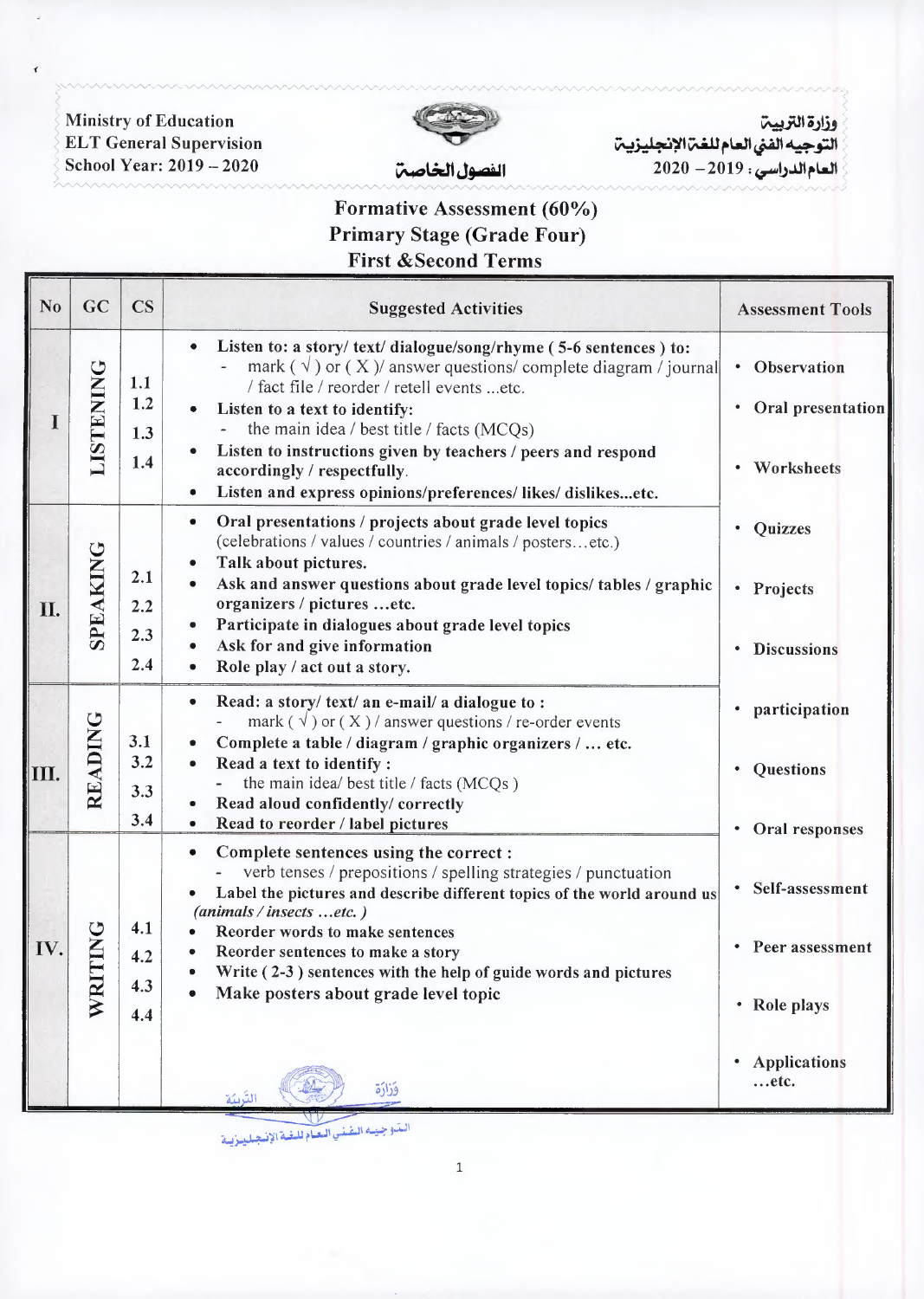Ministry of Education<br>
ELT General Supervision



لمستحدد المستحدد المستحدد المستحدد المستحدد المستحدد المستحدد المستحدد المستحدد المستحدد المستحدد المستحدد المس<br>أوزارة التربيبة الفني العام للغمّ الإنجليزيبة المستحدد المستحدد المستحدد المستحدد المستحدد المستحدد المستحدد لاستخدام المستخدمة المستخدمة بالمستخدمة بالمستخدمة بالمستخدمة بالمستخدمة بالمستخدمة بالمستخدمة بالمستخدمة بالمس<br>أن التوجيه الفني العام للغم الإنجليزييم بالمستخدمة بالمستخدمة بالمستخدمة بالمستخدمة بالمستخدمة بالمستخدمة بال **School Year: 2019 - 2020** ~I **Jj,,Qa,11 2020 -2019: <r"!)..ul,-WI** i ~~WvW~../'V"'~v~~"v"/'v""-""·~"''""""·""''""'·""""'~"''r~.. A/'.,/'--./'V'V'-...,.,"'v -./'v"v'-./'v~

#### **Formative Assessment - Primary Stage - Grade Four cil.:l**

---------------------------------------------------------

#### **NB:**

- **•** Each Curriculum Standard should be assessed at least twice in each term.
- Varied assessment tools to be used for assessing the achievement of the curriculum standard.
- All tasks, worksheets and quizzes to be kept in a student's Portfolio.
- All topics & activities should be grade level.
- A spelling worksheet to be given weekly.

وزارة الستوجبيده البفينس المعياه للبذ

### **ELT Supervisor General**

**Suzan AI-Bashiti** 

**Suzan AL-Bashiti**  Suzan Al-Bashiti<br>Suzan AL-Bashiti<br>ELT Supervisor General<br>Suyan Al - Bashiti<br>28 - 8 - 2019 **~ 2,g** *A L* Peneral<br>hiti<br>ashiti<br>-**Bashiti**<br>- **2019**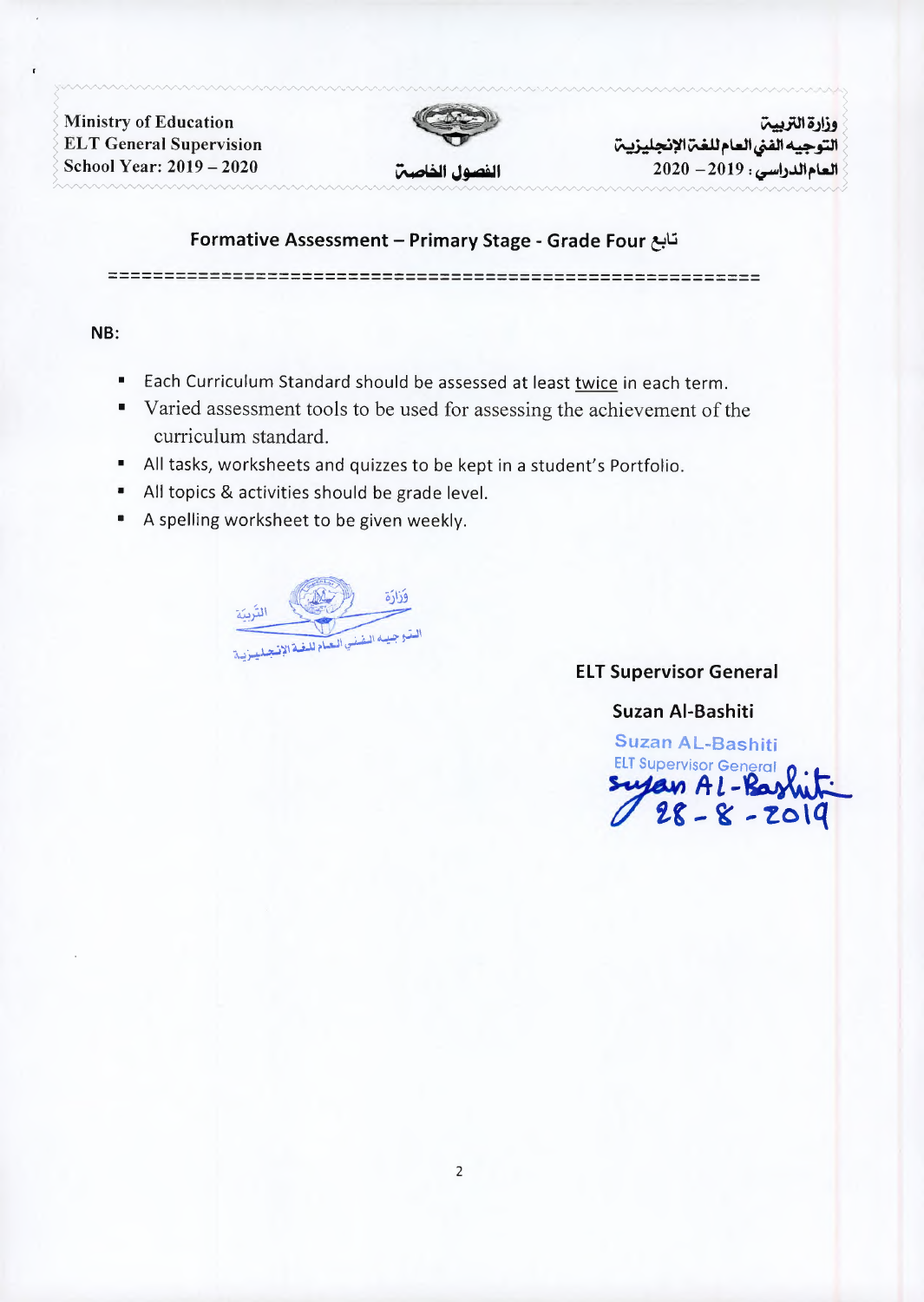**Ministry of Education ELT General Supervision** School Year: 2019 - 2020



وزارة التربيت التوجيه الفنى العام للغما الإنجليزيما العام الدراسي : 2020.2019

الفصول الخاصت

### **Summative Assessment (40 Marks) Primary Stage (Grade Four) First & Second Terms**

# **Time: One Teaching Period**

| G.C                                                 | <b>CS</b>                | <b>Types of questions</b>                                                                                                                                                                                                                                                                                         | Item                           | Mark                 | <b>Total</b>   |  |
|-----------------------------------------------------|--------------------------|-------------------------------------------------------------------------------------------------------------------------------------------------------------------------------------------------------------------------------------------------------------------------------------------------------------------|--------------------------------|----------------------|----------------|--|
| Reading                                             | 3.1<br>3.2<br>3.3<br>3.4 | I) Vocabulary<br>- Multiple choice question (a, b and c)<br><b>II</b> ) Reading Comprehension<br>(An age-appropriate unseen passage / e-mail / story/dialogue / table<br>of $(30 - 40$ words & an indicative picture)<br>A) Multiple choice question (a, b and c)<br>- Best title / Main idea<br>- Word reference | 4                              | 1                    | 4              |  |
|                                                     |                          |                                                                                                                                                                                                                                                                                                                   | $\overline{4}$                 | 1                    | $\overline{4}$ |  |
|                                                     |                          | - Locating explicit information<br>- Synonyms / Antonyms<br>B) True / False                                                                                                                                                                                                                                       | $\overline{2}$                 | 1                    | 2              |  |
|                                                     |                          | <b>Total</b>                                                                                                                                                                                                                                                                                                      | 10                             |                      | 10             |  |
| G.C                                                 | <b>CS</b>                | <b>Types of questions</b>                                                                                                                                                                                                                                                                                         | <b>Item</b>                    | Mark                 | <b>Total</b>   |  |
| Writing                                             | 4.1<br>4.2<br>4.3<br>4.4 | III ) Grammar<br>- Multiple choice question ( $a, b &c$ )                                                                                                                                                                                                                                                         | 3                              | 1                    | 3              |  |
|                                                     |                          | <b>IV)</b> Writing<br>A) - Reorder sentences to make a story ( $1st$ term)<br>- Write 2 sentences with the help of 2 guide words and a picture for<br>each sentence $(2^{nd}$ term)                                                                                                                               | $\overline{4}$<br>$\mathbf{2}$ | -1<br>$\overline{2}$ | 4<br>4         |  |
|                                                     |                          | B) Write the missing letters in words (pictures provided)                                                                                                                                                                                                                                                         | 3                              | $\mathbf{1}$         | 3              |  |
|                                                     |                          | $1st$ Term<br><b>Total</b>                                                                                                                                                                                                                                                                                        | 10                             |                      |                |  |
| $2nd$ Term<br><b>Total</b>                          |                          |                                                                                                                                                                                                                                                                                                                   | 8                              |                      | 10             |  |
| وَزَارَة<br><b>Grand Total</b><br>التّربيّة         |                          |                                                                                                                                                                                                                                                                                                                   |                                |                      | 20             |  |
| التدو جبسه التفتس التعتام للتفتة الإنتصليتزيية<br>3 |                          |                                                                                                                                                                                                                                                                                                                   |                                |                      |                |  |